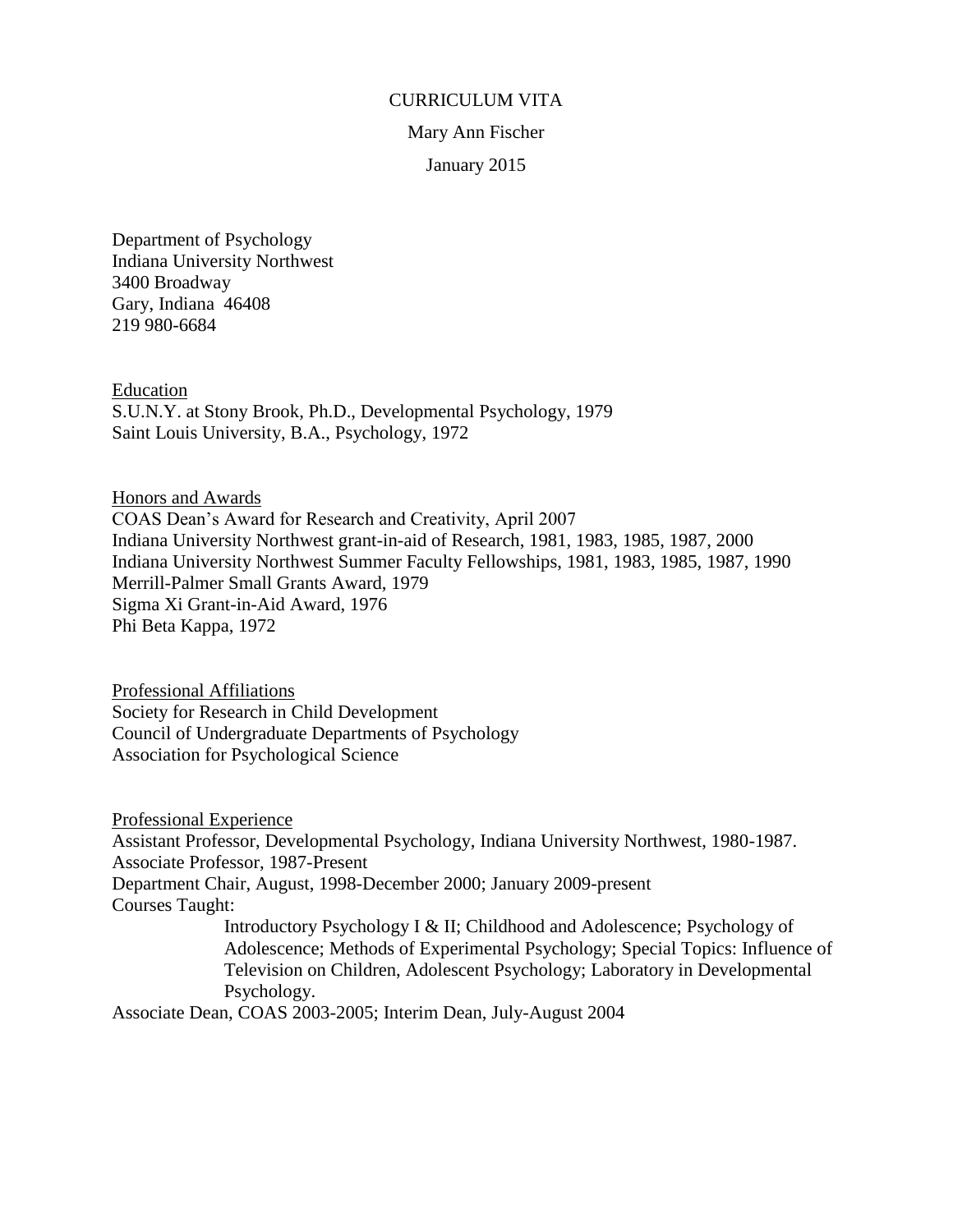Curriculum Vitae Mary Ann Fischer Page 2

## Posters and Presentations

- Fischer, M. A. and Thomas, T. (2013). Priming preschoolers to share. Poster presented at the annual meeting of the Association for Psychological Science, May 23-26, Washington, D. C.
- Thomas, T. and Fischer, M. A. (2013). Motivation of sharing in preschoolers: Togetherness or Reward? Poster presented at the annual meeting of the Midwestern Psychological Association, May 4-7, Chicago, IL
- Ziskin, M. Fischer, M.A. and Yebei, P.K. (2010). Working Students' Perceptions of Paying for College. Paper presented at conference "Working Students, Succeeding Students: Promoting the Success of Mobile Working Students in Northwest Indiana," Purdue University Calumet, Hammond IN, June 17, 2010.
- Ziskin, M, Fischer, M. A., Torres, V., Player-Sanders, J. and Pellicciotti, B. (2009). Working students' perceptions of paying for college: Understanding the connections between financial aid and work. Paper presented at the  $40<sup>th</sup>$  Annual Conference of the Association for the Study of Higher Education, Vancouver, BC, November 4-7.
- Reynolds, P. Fischer, M.A., Pelliciotti, B., Singanallur, L., Daum-Barnett, N., Gross, J. Ziskin, M., Hernandez, E., & Rago, M. (2007) Mobile working students: A research-based collaborative approach to enhancing institutional and student success. Symposium presented at the 32<sup>nd</sup> Annual Conference of the Association for the Study of Higher Education, Louisville, KY, November 8-10.
- Fischer, M. A., Nelson, K. and Zinner, S. (2006, November). Predicting and increasing healthy eating and physical activity among adolescents. Paper presented at the 3rd Annual College of Arts and Sciences Research Conference, Indiana University Northwest.
- Pellicciotti, M. B., Fischer, M. A., Excell, D. and McKinney, J. (2006, May). Working students on our campuses: A higher education collaboration to assess the impact of employment on the academic success of college students. Paper presented at The Association for Institutional Research 46th Annual Forum, Chicago, IL.
- Fischer, M.A., Nelson, K. and Zinner, S. (2006, April). Decision-making pertaining to healthy eating and physical activity among adolescents in Northwest Indiana. Paper presented at the 1st Annual Excellence in Research and Creativity Conference, Indiana University Northwest.
- Fischer, M. A. and Shrout, P. E. (2005, May) Children's Liking of Landscape Paintings in Relation to Perceptions of Prospect, Refuge, and Hazard. Poster presented at the annual meeting of the Midwestern Psychological Association, Chicago, IL.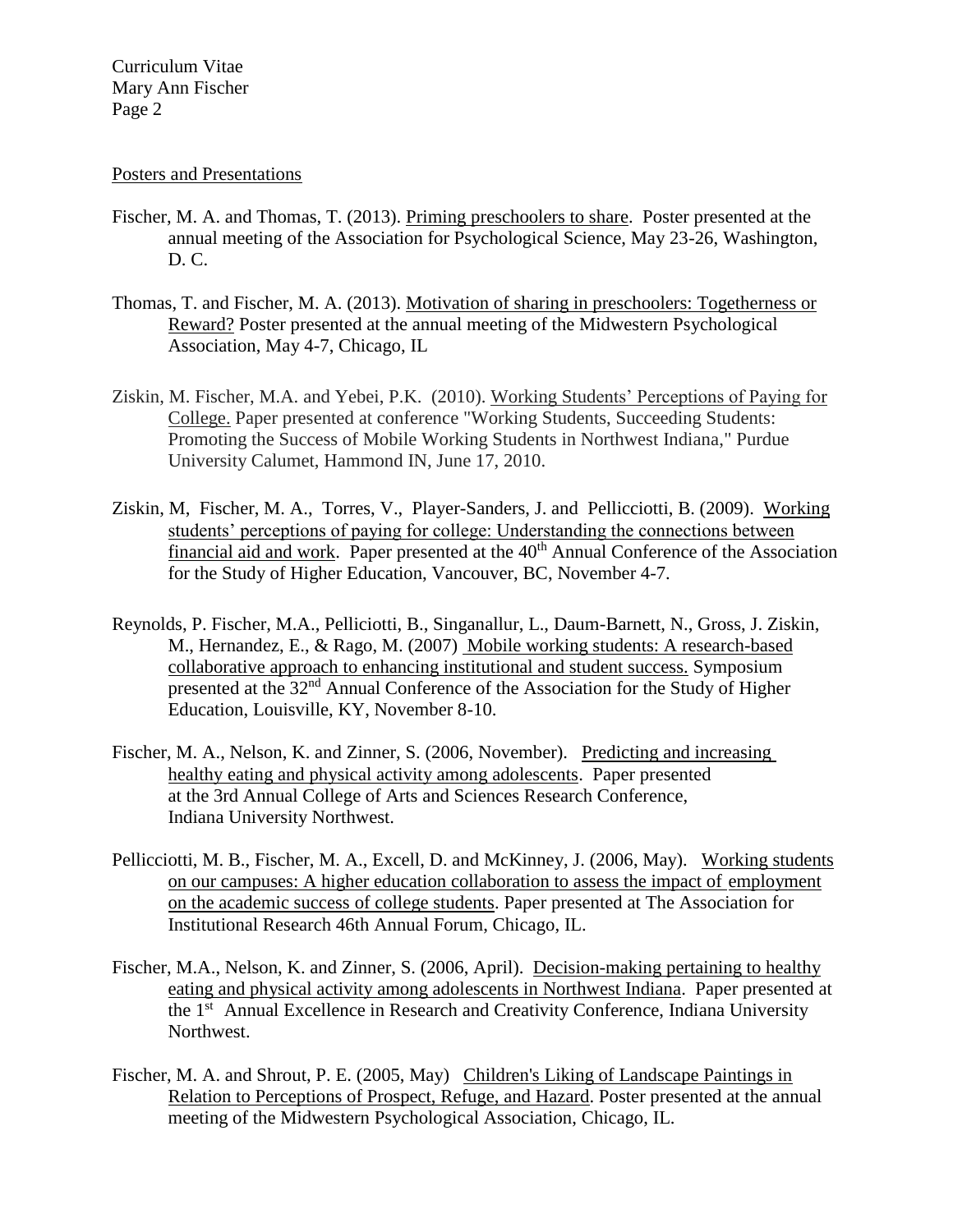- Fischer, M.A. & Clements, R.C. (1999, June). Class Attendance, Study Habits, and Academic Performance in College: Perception and Reality. Poster presented at the Annual Convention of the American Psychological Society, Denver, CO.
- Fischer, M.A. (1986, May). The Effects of Television Commercials on Children's Beliefs and Attitudes About Toys. Paper presented at the annual meeting of the Midwestern Psychological Association, Chicago, IL.
- Fischer, M.A. & Feldman, H. (1986, January). The Relationship Between Teaching Styles and Student Evaluations. Paper to accompany poster presentation at 8<sup>th</sup> Annual National Institute on the Teaching of Psychology, Gainesville, FL.
- Fischer, M.A. (1983, May). Developmental Changes in Children's Susceptibility to Television Advertising. Paper presented at the annual meeting of the Midwestern Psychological Association, Chicago, IL.
- Adelson, R. & Fischer, M.A. (1980, March). The Impact of Televised Messages on Children's Knowledge of Dental Health. Paper presented at the Annual Session of the American Association for Dental Research, Los Angeles, CA.
- Fischer, M.A. & Liebert, R.M. (1978, April). Children's Comprehension and Imitation of a Televised Example of Prosocial Programming. Paper presented at the 49<sup>th</sup> Meeting of the Eastern Psychological Association, Washington, D.C.
- Fischer, M.A. & Greenwood, P.M. (1978, February). Visual Field Effects in the Mental Rotation of Two Dimensional Figures. Paper presented at the 60<sup>th</sup> Annual Meeting of the International Neuropsychological Society, Minneapolis, MN.

## Publications

- Ziskin, M, Fischer, M. A., Torres, V., Player-Sanders, J. and Pellicciotti, B. (2014). Working students' perceptions of paying for college: Understanding the connections between financial aid and work. Review of Higher Education, 37(4), 429-467.
- Fischer, M.A. and Shrout, P. E. (2006). Children's liking of landscape paintings as a function of their perceptions of prospect, refuge, and hazard. Environment and Behavior, 38(3), 373-393.
- Fischer, M.A. (1985). A developmental study of preference for advertised toys. Psychology and Marketing, 2(1), 3-12.

Palmer, F.H., Semlear, T., & Fischer, M.A. (1982). One to One: The Harlem Study.